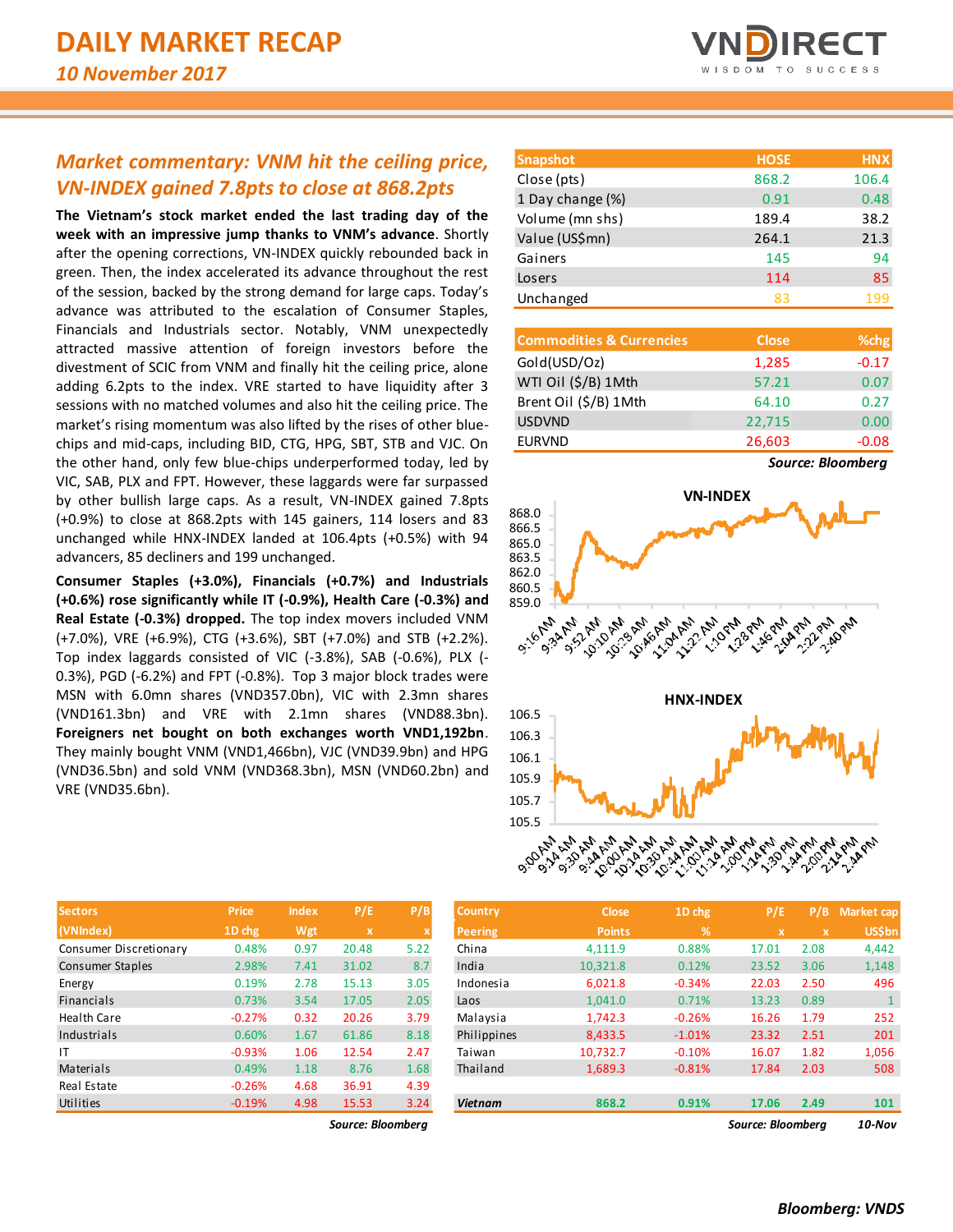

# **Market News**

**Oil is heading for a fifth weekly advance as political upheaval in the world's biggest crude exporter countered an expansion of U.S. output to the highest level in more than three decades.** Futures were little changed in New York, up 2.9% for the week. Arrests on the weekend of senior Saudi Arabian officials in an anti-corruption probe is seen as consolidating power for Crown Prince Mohammed bin Salman, who supports extending OPEC-led output cuts. While prices eased during the week, record weekly U.S. oil production and a surprise increase in crude stockpiles weren't enough to peg back Monday's 3.1% surge. *(Bloomberg)*

**New policy will encourage completely built-up (CBU) car imports, rather than assembling.**  Arguments were raised after the Ministry of Finance (MoF) asked the government to slash the tariff on car part imports to zero percent in a move to protect domestic automobile production. Explaining the proposal, the ministry said the tariff cut would help automobile manufacturers cut production costs, thus helping reduce car prices and improve the competitiveness of domestically assembled cars in comparison with imported cars, which will become cheaper from 2018. However, the zero percent tariff will only be applied to imported car parts which cannot be made in Vietnam. In addition, manufacturers must have a minimum annual output of 34,000 products by 2018 and 60,000 products by 2022. The conditions are expected to make it nearly impossible for manufacturers to enjoy the zero percent tariff. Even Toyota, which holds a large market share, will not be able to satisfy the requirement as the current capacity of its factory in Vietnam is only 50,000 products a year. *(En.vietnamnet.vn)*

# **Notable Corporate Events**

**Vietnam Dairy Products JSC (VNM VN) - SCIC's stake sale:** On Nov 10, State Capital Investment Corporation (SCIC) sold 48.3mn VNM shares (equivalent to 3.3% of VNM's charter capital) via competitive offering. Notably, a single investor won the bid for the entire 48.3mn share block at the bid price of VND186,000/share, which was 24% higher than the initial price. Accordingly, SCIC will receive VND8,990bn for the stake sale. After the stake sale, SCIC remains a major shareholder at VNM with a 36% stake. *(Cafef.vn and Ndh.vn)*

**Viettel International Investment (Viettel Global - unlisted) – stock listing:** Viettel Global's BoD has approved the plan to list 2,243,881,200 shares on Unlisted Public Company Market (UPCOM). Moreover, the company had generated EBT of US\$41.2mn in 1H2017 (+115.7% YoY and and far exceeding whole-year target of US\$5.6mn). For more information, Viettel Global was established in 2006 with the purpose of seeking potential international market. The company has a charter capital of VND22,438bn and total assets of VND48,685bn and is currently operating in 9 foreign markets with 10 subsidiaries and 3 partners. *(Ndh.vn)*

**Hoa Sen Group Company (HSG VN) – shareholder's activity:** Amersham Industries Ltd., under management of Dragon Capital, has bought 350,000 shares of HSG on Nov 03, thus raising the whole group's stake in HSG from 17.28mn shares (4.93%) to 17.63mn shares (5.03%). *(Cafef.vn)*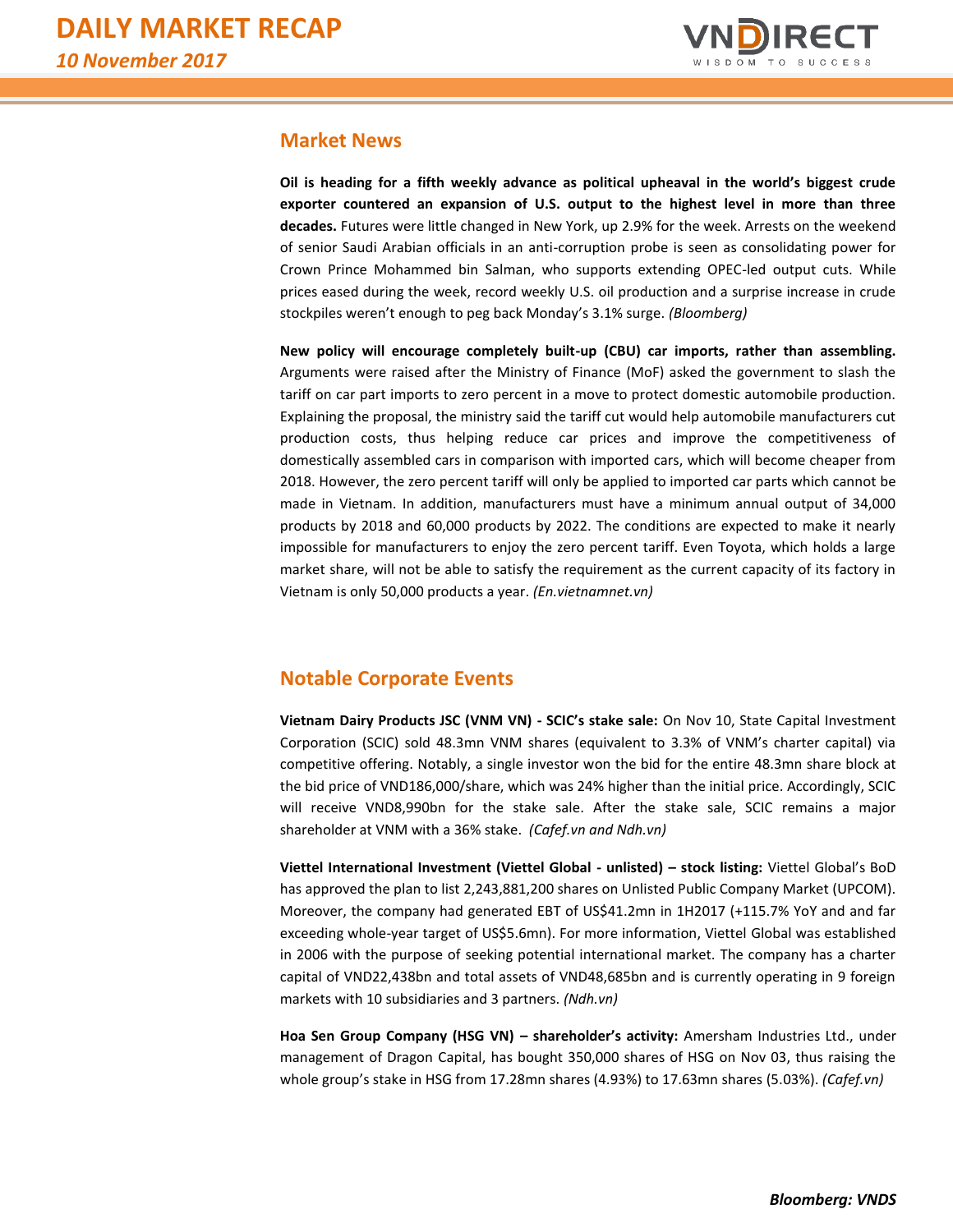

**Thanh Thanh Cong Tay Ninh Joint Stock Company (SBT VN) – BoD's proposals:** The BoD proposed the plan of changing its name to Thanh Thanh Cong – Bien Hoa JSC following its merger with Bien Hoa Sugar JSC (BHS); along with the plan of purchasing nearly 83.6mn shares (15%) as treasury shares via order matching or put through method within no more than 6 months after receiving the shareholders' approval. Moreover, the BoD submitted the plan on issuing 33.4mn shares for paying stock dividend at the ratio of 100:6. *(Cafef.vn)*

**Tan Tao Investment and Industry Corporation (ITA VN) – shareholders' activity:** Tan Tao University Corporation, which relates to ITA's founder member cum Chairwoman Dang Thi Hoang Yen, has registered to purchase 5mn ITA shares from Nov 14 to Dec 09 via matching and put through methods for its investment purpose. If successful, the corporation will raise its ownership in ITA from 57.2mn shares (6.03%) to 62.2mn shares (6.53%). (Cafef.vn)

*<to be continued>*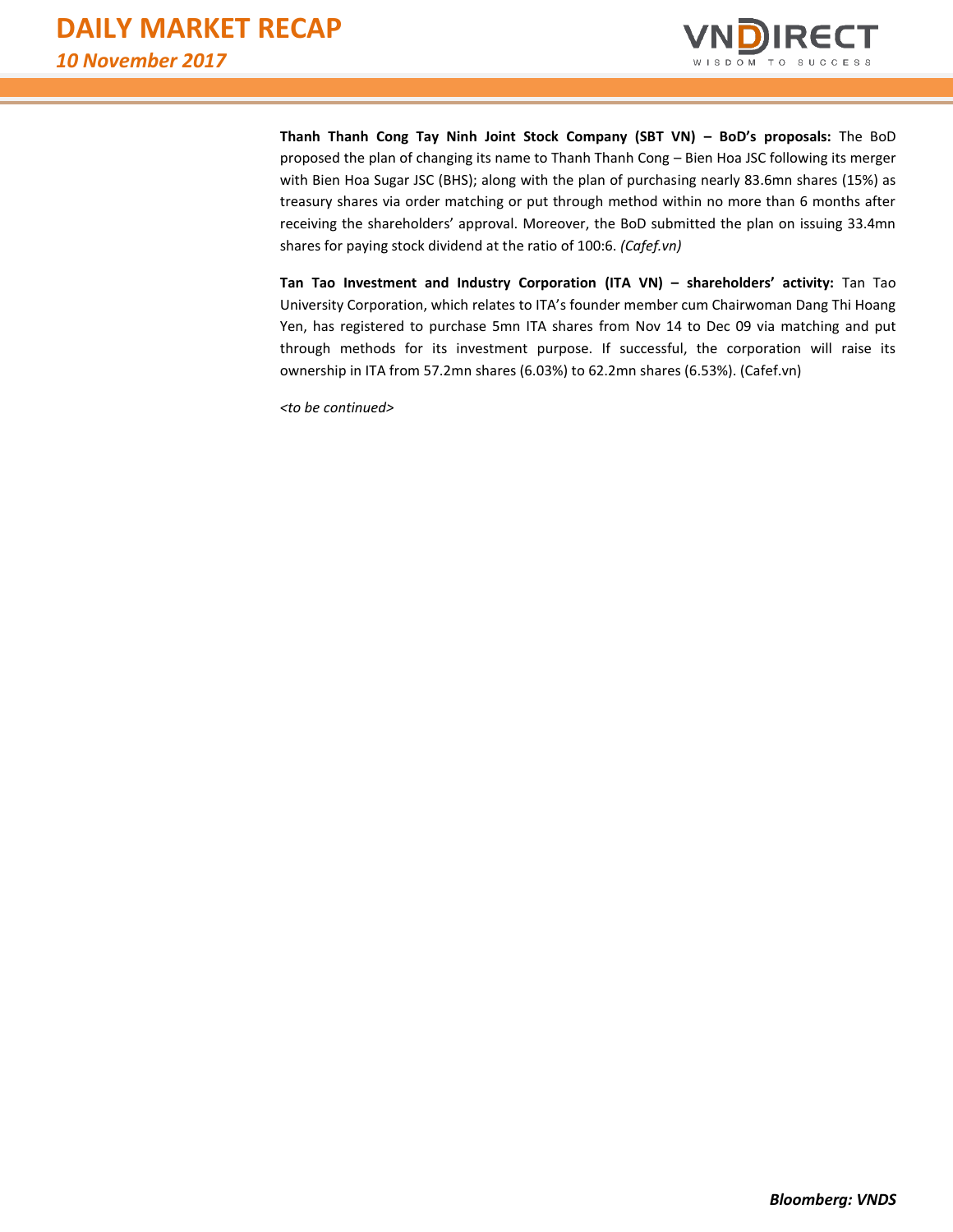

### **COVERAGE SUMMARY**

| <b>Ticker</b>            | <b>Adjusted</b><br>price | <b>Adjusted</b><br>target price | <b>Upside</b>  | Recom-<br>endation | Investment thesis summary/Update                                                                                                                                                                                                                                                                                                                                                                                                                                                                                 | Latest<br>report           |
|--------------------------|--------------------------|---------------------------------|----------------|--------------------|------------------------------------------------------------------------------------------------------------------------------------------------------------------------------------------------------------------------------------------------------------------------------------------------------------------------------------------------------------------------------------------------------------------------------------------------------------------------------------------------------------------|----------------------------|
| PC1                      | 34,900                   | 42,100                          | 20.6%          | <b>ADD</b>         | Positive outlook for 2018 with surge in revenue thanks to: (1) New contribution from<br>My Dinh Plaza II and (2) commissioning of two new hydropower plants in Q4, 2017.                                                                                                                                                                                                                                                                                                                                         |                            |
| HBC                      | 51,800                   | 71,600                          | 38.2%          | ADD                | 1. Large contract back-log to drive double-digit growth until 2019<br>2. Balance sheet to improve after planned private placement of 18mn shares (14%).                                                                                                                                                                                                                                                                                                                                                          |                            |
| <b>LPB</b>               | 13,000                   | 17,200                          | 32.3%          | <b>ADD</b>         | 1. Unique distribution advantage with more than 1000 PTOs across country. Will be able<br>to maintain strong credit growth thanks to good capital buffer (CAR ~13%) and strong<br>liquidity (LDR ~80%).<br>2. FY17 YE P/B of 1.0x, cheap relative to peers.                                                                                                                                                                                                                                                      | <u>Link</u>                |
| VHC                      | 47,300                   | 68,000                          | 43.8%          | ADD                | 1. Manufacturing capacity will increase by 40% by 2018<br>2. The largest market, US, will probably regain its growth momentum into next year<br>3. Input price could decrease and become more stable in 2018                                                                                                                                                                                                                                                                                                     | <b>Link</b>                |
| <b>TDH</b>               | 13,450                   | 15,900                          | 18.2%          | ADD                |                                                                                                                                                                                                                                                                                                                                                                                                                                                                                                                  |                            |
| <b>CTD</b>               | 231,000                  | 249,028                         | 7.8%           | <b>HOLD</b>        | 1. Leading firm in construction sector with blue-chip client base.<br>2. Revenue from new contracts will ensure growth for the next two years. Projected<br>revenue and earnings growth of 43.9% and 39.8%, respectively in 2017.<br>3. Rising contribution of design and build (D & B) projects to touch 50% of total revenue<br>should lift blended margins. D&B contracts' average GM of 10% and traditional contract<br>of 6-7%. D&B's                                                                       | <b>Link</b>                |
| <b>DCM</b>               | 12,350                   | 16,200                          | 31.2%          | ADD                | 1. Recovery in ASP (+6% in 2017 from low level in '16) and volume (+9% in 2017,<br>supported by exporting activities), driven by recovery in agriculture sector and global<br>urea price cycle.<br>2. Gas price subsidy from PVN until the end of 2018 (guaranteeing ROE at minimum<br>12%), preferential income tax rate of 5%<br>3. Possible change in VAT policy could reduce COGS and improve margins by 2-3% pts.<br>4. PVN plans to divest 24.6% stake by 2018 which will add to free-float.               |                            |
| PTB                      | 128,000                  | 133,400                         | 4.2%           | <b>HOLD</b>        |                                                                                                                                                                                                                                                                                                                                                                                                                                                                                                                  | <b>Link</b>                |
| VJC                      | 117,900                  | 139,600                         | 18.4%          | <b>ADD</b>         |                                                                                                                                                                                                                                                                                                                                                                                                                                                                                                                  | <b>Link</b>                |
| <b>NLG</b>               | 27,850                   | 31,850                          | 14.4%          | <b>HOLD</b>        | 1. NLG is well aligned with the new property market orientation. NLG focuses on<br>durable-demand products (affordable and social apartments and landed properties).<br>2. FY2017 net revenue is forecasted at VND3,454 billion (+36.3% yoy) and NPATMI at<br>VND544 billion (+58% yoy). For 2018, revaluation of Hoang Nam project will secure<br>strong EAT growth. However, the share price is reasonable this year.<br>3. Upside for the stock will come in 2018 as major projects are going to be executed. | <b>Link</b>                |
| <b>IMP</b>               | 62,900                   | 70,600                          | 12.2%          | <b>HOLD</b>        |                                                                                                                                                                                                                                                                                                                                                                                                                                                                                                                  | <b>Link</b>                |
| PNJ                      | 110,900                  | 113,500                         | 2.3%           | HOLD               | 1. Largest jewelry retailer with rapid retail footprint expansion<br>2. Robust SSSG in 2017 (25%) and target SSSG FY18 of 12%.<br>3. FY17 EAT is forecasted to grow by 77.8%, 44% for FY18.                                                                                                                                                                                                                                                                                                                      | <b>Link</b>                |
| <b>ACV</b>               | 77,400                   | 83,700                          | 8.1%           | <b>HOLD</b>        | 1. Passenger throughput could grow at more than 15% in the next few years<br>2. Domestic passenger fees will increase by 22.7% yoy in 2018, FY18 EAT to touch<br>VND5,072b (+46.5%)<br>3. 2018 EV/EBITDA 11.9x, below peers average of 15x                                                                                                                                                                                                                                                                       | <b>Link</b>                |
| BFC                      | 36,800                   | 43,338                          | 17.8%          | <b>ADD</b>         | 1. Leading NPK producer in terms of capacity (current 925k tons, could add 200k tons<br>more in the North) and market share (15-16%)<br>2. Long-term growth from expansion strategy to Northern Vietnam (+20%/year in<br>volumes) and overseas market (Cambodia)                                                                                                                                                                                                                                                 |                            |
| <b>VNR</b>               | 23,000                   | 25,443                          | 10.6%          | <b>HOLD</b>        |                                                                                                                                                                                                                                                                                                                                                                                                                                                                                                                  |                            |
| <b>TCM</b><br>DRI        | 25,700<br>11,500         | 31,082<br>18,325                | 20.9%<br>59.3% | ADD<br><b>ADD</b>  | 1. Low production cost (40% below the peer average) due to higher tapping yield and<br>cheap labor.<br>2. Natural rubber price (ASP) is still in recovery mode and expected to rise 25% yoy in<br>2017 with this ASP increase not really reflected in DRI's valuation due to negative<br>sentiment on the stock<br>3. Attractive valuation and first dividend payment for FY17 expected to be<br>VND1,000/share (VND500/share already advanced in Sep 17).                                                       | <b>Link</b><br><b>Link</b> |
| <b>DPM</b><br><b>NVL</b> | 20,650<br>60,800         | 24,519<br>69,500                | 18.7%<br>14.3% | ADD<br><b>HOLD</b> | 1. Gross margin fluctuates following movement in oil prices, 1H17 performance hurt by<br>the sharp increase in oil/gas input price<br>2. NH3-NPK expansion projects will contribute to revenue and profit starting from 2018<br>(expected VND1.2-2trl in revenue and VND150-300bn in profit)<br>3. DPM would benefit the most in case a change in VAT policy is approved (gross margin<br>$+3-4%$ pts.)<br>4. PVN plans to divest 8.6% stake by 2018                                                             | <b>Link</b><br><b>Link</b> |
| QNS                      | 63,200                   | 95,006                          | 50.3%          | ADD                | 1. QNS is a dominant producer of soy milk with 85% market share in the packaged                                                                                                                                                                                                                                                                                                                                                                                                                                  | Link                       |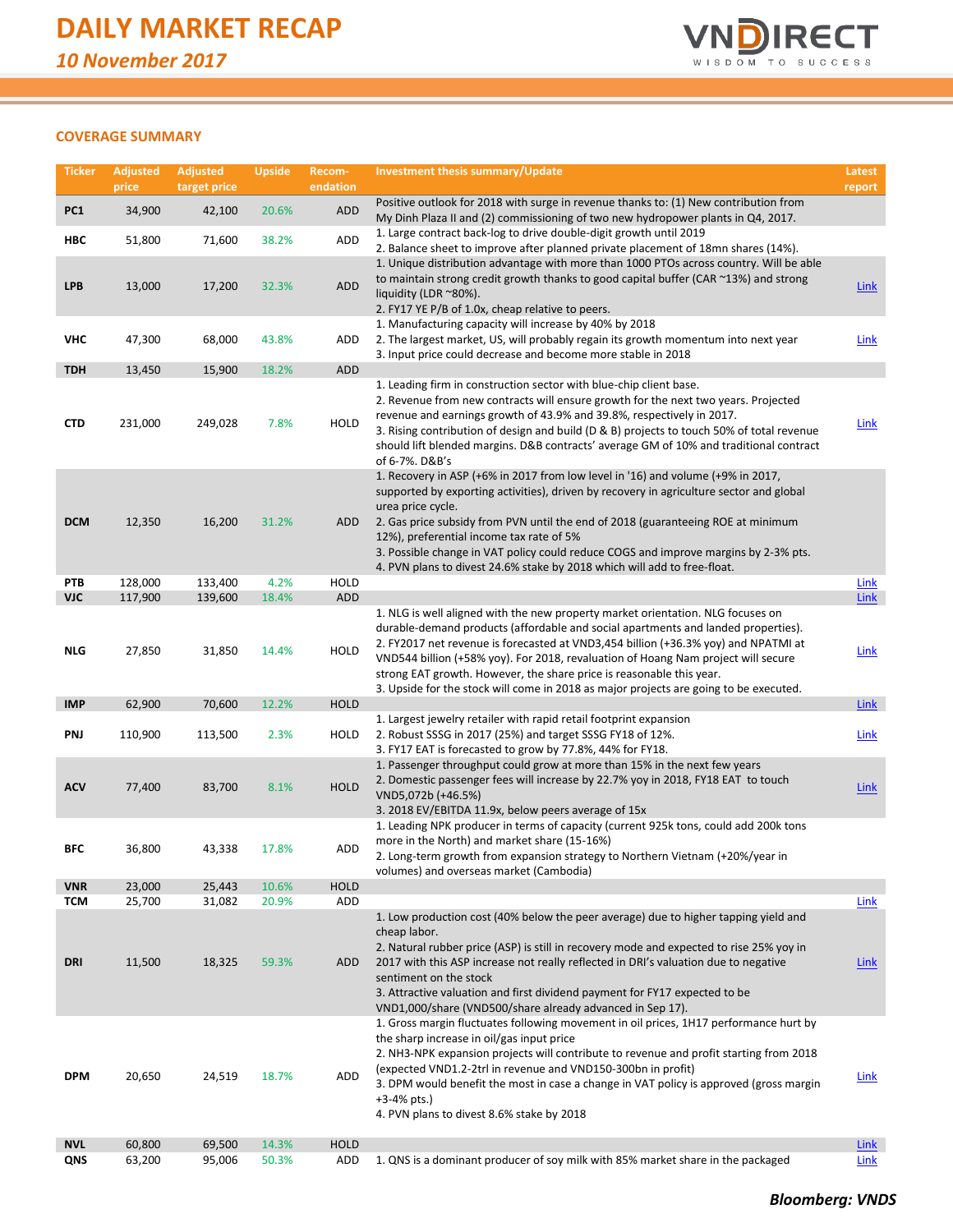# **DAILY MARKET RECAP**

*10 November 2017*



| <b>Ticker</b> | <b>Adjusted</b><br>price | <b>Adjusted</b><br>target price | <b>Upside</b> | Recom-<br>endation | <b>Investment thesis summary/Update</b>                                                                                                                                                                                                                                                                                                                                                                                                                                                          | Latest<br>report |
|---------------|--------------------------|---------------------------------|---------------|--------------------|--------------------------------------------------------------------------------------------------------------------------------------------------------------------------------------------------------------------------------------------------------------------------------------------------------------------------------------------------------------------------------------------------------------------------------------------------------------------------------------------------|------------------|
|               |                          |                                 |               |                    | segment.<br>2. One of the most profitable F&B companies in term of ROE (FY16 ~43.3%) and ROA<br>(FY16 ~25%).<br>3. - Manufacturing capacity addition is the next engine for growth: an increase by 30%<br>of soymilk capacity and 50% of sugar refine capacity<br>4. Current PE TTM is 9.7x, relatively attractive vs peers.                                                                                                                                                                     |                  |
| <b>SBV</b>    | 46,600                   | 56,052                          | 20.3%         | <b>ADD</b>         | 1. SBV is the leading company in the marine rope and cordages niche market and has a<br>great brand which gives it pricing power.<br>2. Fishermen are shifting to offshore fishing, thereby boosting demand for higher<br>quality rope products which SBV specializes in.<br>3. A 40% jump in manufacturing capacity starting in 4Q will ease capacity constraints<br>and lay the foundation for continued growth.                                                                               | Link             |
| <b>CTG</b>    | 20,400                   | 20,700                          | 1.5%          | <b>HOLD</b>        |                                                                                                                                                                                                                                                                                                                                                                                                                                                                                                  |                  |
| <b>ACB</b>    | 32,000                   | 29,800                          | $-6.9%$       | <b>HOLD</b>        |                                                                                                                                                                                                                                                                                                                                                                                                                                                                                                  |                  |
| <b>DPR</b>    | 39,300                   | 51,900                          | 32.1%         | <b>ADD</b>         | 1. ASP will stay at high levels in 4Q 2017 and FY2018.<br>2. Surge in 2018 disposal earnings given spike in 9M 2017 rubber wood price.<br>3. Tapping volume rise and disposals to drive FY2018 EAT growth                                                                                                                                                                                                                                                                                        | Link             |
| <b>LTG</b>    | 46,700                   | 66,270                          | 41.9%         | <b>ADD</b>         | 1. All segments apart from CPC grew in 3Q<br>2. CPC segment's 22% YoY drop in sales 3Q was an aberration.<br>3. Booming rice exports to China and Philippines should boost Agrifood sales.<br>4. For 2017, we raise our net sales forecast by 7.6% but lower our net profit forecast by<br>8.7% as a result of a 0.8bps decrease in our forecasted gross margin.<br>5. For 2018, we expect a 7.1% growth in top line to touch VND8,781bn and a 18.4%<br>growth in bottom line to touch VND517bn. | <b>Link</b>      |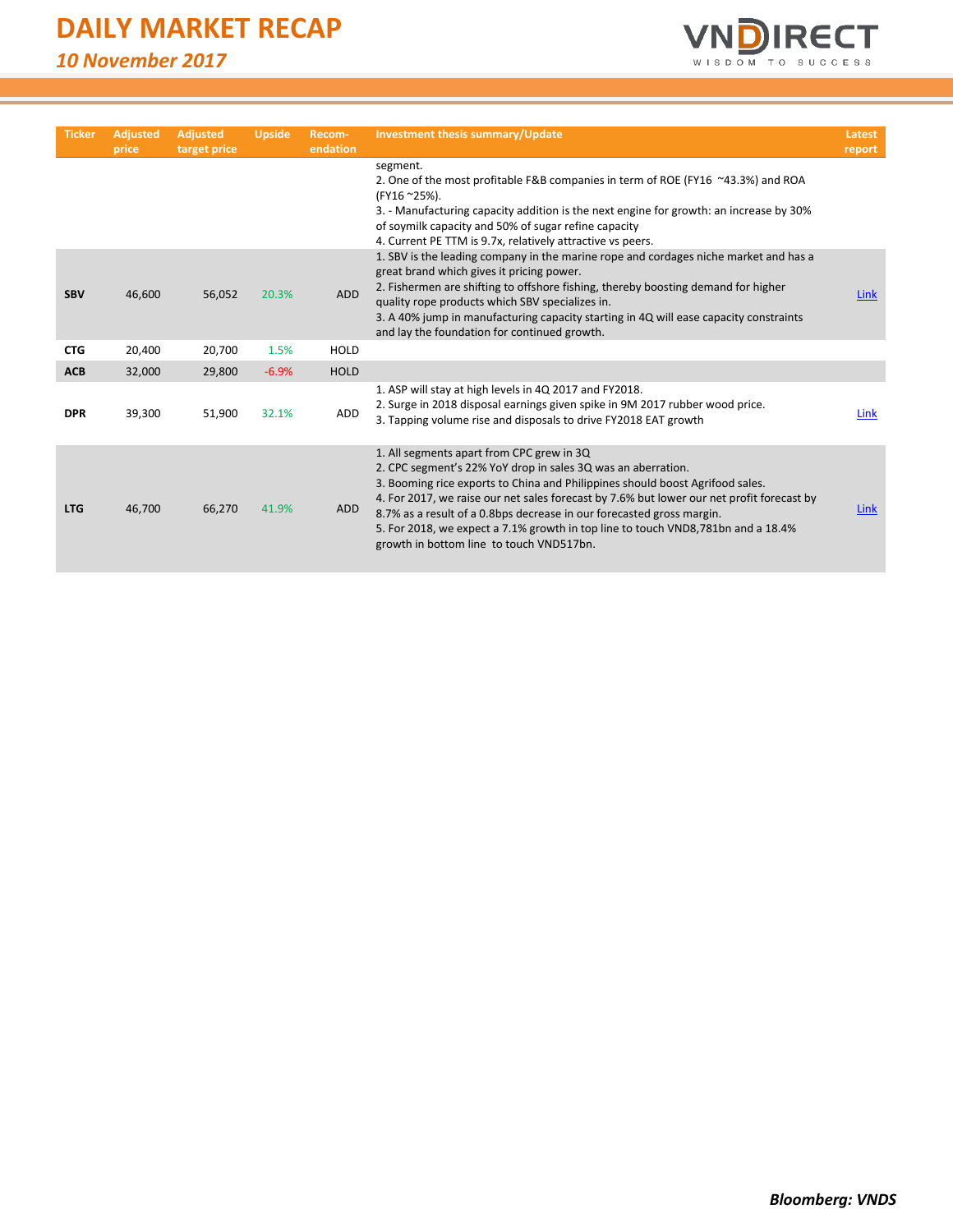

# **MARKET MOVEMENTS**

| <b>HOSE</b>                      |                   |       |      |         |              |  |  |  |  |  |
|----------------------------------|-------------------|-------|------|---------|--------------|--|--|--|--|--|
| <b>VND</b><br><b>Top gainers</b> |                   |       |      |         |              |  |  |  |  |  |
| <b>Ticker</b>                    | <b>Last Price</b> | Chg   | %chg | Vol.    | <b>Index</b> |  |  |  |  |  |
|                                  |                   |       |      |         | impact       |  |  |  |  |  |
| <b>BRC</b>                       | 10,700            | 700   | 7.0  | 1,510   | 0.003        |  |  |  |  |  |
| <b>DAT</b>                       | 21,400            | 1,400 | 7.0  | 40      | 0.020        |  |  |  |  |  |
| <b>SBT</b>                       | 21,450            | 1,400 | 7.0  | 5.68MLN | 0.294        |  |  |  |  |  |
| HAI                              | 7,970             | 520   | 7.0  | 4.27MLN | 0.023        |  |  |  |  |  |
| <b>RIC</b>                       | 7,070             | 460   | 7.0  | 5,790   | 0.005        |  |  |  |  |  |

| <b>Top losers</b> |                   |          |        |         |          |               | <b>VND</b><br><b>Top losers</b> |          |         |         | <b>VND</b> |  |  |
|-------------------|-------------------|----------|--------|---------|----------|---------------|---------------------------------|----------|---------|---------|------------|--|--|
| <b>Ticker</b>     | <b>Last Price</b> | Chg      | %chg   | Vol.    | Index    | <b>Ticker</b> | <b>Last Price</b>               | Chg      | %chg    | Vol.    | Index      |  |  |
|                   |                   |          |        |         | impact   |               |                                 |          |         |         | impact     |  |  |
| KSA               | 1,730             | $-130$   | $-7.0$ | 525,250 | $-0.005$ | <b>BLF</b>    | 4,500                           | $-500$   | $-10.0$ | 700     | 0.000      |  |  |
| <b>CMX</b>        | 4,470             | $-330$   | $-6.9$ | 13,390  | $-0.002$ | <b>KTT</b>    | 4,500                           | $-500$   | $-10.0$ | 6,100   | 0.000      |  |  |
| <b>PNC</b>        | 25,950            | $-1,900$ | $-6.8$ | 2,020   | $-0.008$ | SGD           | 11,900                          | $-1,300$ | $-9.9$  | 1,100   | 0.000      |  |  |
| <b>SII</b>        | 21,900            | $-1,600$ | $-6.8$ | 10      | $-0.039$ | <b>GMX</b>    | 27,000                          | $-2,900$ | $-9.7$  | 202     | 0.000      |  |  |
| <b>KSH</b>        | 2,470             | $-180$   | $-6.8$ | 812,260 | $-0.004$ | CMI           | 2,000                           | $-200$   | -9.1    | 531,320 | 0.000      |  |  |

|               | <b>VND</b><br><b>Top index movers</b> |        |      |          |              |  |  |  |  |  |  |  |  |
|---------------|---------------------------------------|--------|------|----------|--------------|--|--|--|--|--|--|--|--|
| <b>Ticker</b> | <b>Last Price</b>                     | Chg    | %chg | Vol.     | <b>Index</b> |  |  |  |  |  |  |  |  |
|               |                                       |        |      |          | impact       |  |  |  |  |  |  |  |  |
| VNM           | 173,800                               | 11,300 | 7.0  | 9.27MLN  | 6.183        |  |  |  |  |  |  |  |  |
| <b>VRE</b>    | 43,350                                | 2,800  | 6.9  | 31,030   | 2.007        |  |  |  |  |  |  |  |  |
| <b>CTG</b>    | 20,400                                | 700    | 3.6  | 4.96MLN  | 0.983        |  |  |  |  |  |  |  |  |
| <b>SBT</b>    | 21,450                                | 1,400  | 7.0  | 5.68MLN  | 0.294        |  |  |  |  |  |  |  |  |
| <b>STB</b>    | 11,400                                | 250    | 2.2  | 1.95 MLN | 0.178        |  |  |  |  |  |  |  |  |

|               | <b>VND</b><br><b>Top index laggers</b> |          |        |         |              |  |  |  |  |  |  |  |  |
|---------------|----------------------------------------|----------|--------|---------|--------------|--|--|--|--|--|--|--|--|
| <b>Ticker</b> | <b>Last Price</b>                      | Chg      | %chg   | Vol.    | <b>Index</b> |  |  |  |  |  |  |  |  |
|               |                                        |          |        |         | impact       |  |  |  |  |  |  |  |  |
| VIC           | 66,000                                 | $-2,600$ | $-3.8$ | 2.04MLN | $-2.585$     |  |  |  |  |  |  |  |  |
| <b>SAB</b>    | 276,500                                | $-1,600$ | $-0.6$ | 16,650  | $-0.387$     |  |  |  |  |  |  |  |  |
| <b>PLX</b>    | 58,000                                 | $-200$   | $-0.3$ | 147,190 | $-0.098$     |  |  |  |  |  |  |  |  |
| PGD           | 38,000                                 | $-2,500$ | $-6.2$ | 760     | $-0.085$     |  |  |  |  |  |  |  |  |
| <b>FPT</b>    | 52,200                                 | $-400$   | $-0.8$ | 1.37MLN | $-0.080$     |  |  |  |  |  |  |  |  |

|               | Top active volume |        |      | <b>VND</b> |        | Top active volume |                   |        |        | <b>VND</b> |        |
|---------------|-------------------|--------|------|------------|--------|-------------------|-------------------|--------|--------|------------|--------|
| <b>Ticker</b> | <b>Last Price</b> | Chg    | %chg | Vol.       | Index  | Ticker            | <b>Last Price</b> | Chg    | %chg   | Vol.       | Index  |
|               |                   |        |      |            | impact |                   |                   |        |        |            | impact |
| <b>VNM</b>    | 173.800           | 11.300 | 7.0  | 9.27MLN    | 6.183  | KLF               | 3,700             | $-100$ | $-2.6$ | 4.27MLN    | 0.000  |
| <b>FLC</b>    | 6,440             | 40     | 0.6  | 6.99MLN    | 0.010  | <b>CEO</b>        | 11,100            | 0      | 0.0    | 3.85 MLN   | 0.000  |
| <b>MBB</b>    | 23,550            | 50     | 0.2  | 6.50MLN    | 0.034  | SH <sub>B</sub>   | 7.900             | 100    | 1.3    | 3.58MLN    | 0.000  |
| <b>ASM</b>    | 10,900            | 100    | 0.9  | 6.11MLN    | 0.009  | <b>PVS</b>        | 16,100            | $-100$ | $-0.6$ | 2.66MLN    | 0.000  |
| <b>SBT</b>    | 21,450            | 1,400  | 7.0  | 5.68MLN    | 0.294  | <b>ACB</b>        | 32,000            | 500    | 1.6    | 2.53MLN    | 0.000  |

| <b>HOSE</b>        |                   |       |      |         |              |                    |                   | <b>HNX</b> |      |        |              |
|--------------------|-------------------|-------|------|---------|--------------|--------------------|-------------------|------------|------|--------|--------------|
| <b>Top gainers</b> |                   |       |      |         | <b>VND</b>   | <b>Top gainers</b> |                   |            |      |        | <b>VND</b>   |
| Ticker             | <b>Last Price</b> | Chg   | %chg | Vol.    | <b>Index</b> | Ticker             | <b>Last Price</b> | Chg        | %chg | Vol.   | <b>Index</b> |
|                    |                   |       |      |         | impact       |                    |                   |            |      |        | impact       |
| BRC                | 10,700            | 700   | 7.0  | 1,510   | 0.003        | KHL                | 700               | 100        | 16.7 | 11,100 | 0.000        |
| <b>DAT</b>         | 21,400            | 1,400 | 7.0  | 40      | 0.020        | <b>SDE</b>         | 3,300             | 300        | 10.0 | 100    | 0.000        |
| SBT                | 21,450            | 1,400 | 7.0  | 5.68MLN | 0.294        | <b>VIE</b>         | 9,900             | 900        | 10.0 | 1,000  | 0.000        |
| <b>HAI</b>         | 7,970             | 520   | 7.0  | 4.27MLN | 0.023        | <b>VNT</b>         | 26,400            | 2,400      | 10.0 | 7,050  | 0.000        |
| <b>RIC</b>         | 7.070             | 460   | 7.0  | 5,790   | 0.005        | <b>HTP</b>         | 8,900             | 800        | 9.9  | 200    | 0.000        |

| <b>Top losers</b> |                   |          |         |         | <b>VND</b>   |
|-------------------|-------------------|----------|---------|---------|--------------|
| <b>Ticker</b>     | <b>Last Price</b> | Chg      | %chg    | Vol.    | <b>Index</b> |
|                   |                   |          |         |         | impact       |
| <b>BLF</b>        | 4,500             | $-500$   | $-10.0$ | 700     | 0.000        |
| <b>KTT</b>        | 4,500             | $-500$   | $-10.0$ | 6,100   | 0.000        |
| SGD               | 11,900            | $-1,300$ | $-9.9$  | 1,100   | 0.000        |
| <b>GMX</b>        | 27,000            | $-2,900$ | $-9.7$  | 202     | 0.000        |
| <b>CMI</b>        | 2,000             | $-200$   | $-9.1$  | 531,320 | 0.000        |

|            | <b>Top index movers</b> |                            |     |              | <b>VND</b>    | <b>Top index movers</b> |        |       |      |              |        |
|------------|-------------------------|----------------------------|-----|--------------|---------------|-------------------------|--------|-------|------|--------------|--------|
| Ticker     | <b>Last Price</b>       | %chg<br>Vol.<br><b>Chg</b> |     | <b>Index</b> | <b>Ticker</b> | <b>Last Price</b>       | Chg    | %chg  | Vol. | <b>Index</b> |        |
|            |                         |                            |     |              | impact        |                         |        |       |      |              | impact |
| VNM        | 173,800                 | 11,300                     | 7.0 | 9.27MLN      | 6.183         | ACB                     | 32,000 | 500   | 1.6  | 2.53MLN      | 0.437  |
| <b>VRE</b> | 43,350                  | 2,800                      | 6.9 | 31.030       | 2.007         | <b>SHB</b>              | 7,900  | 100   | 1.3  | 3.58MLN      | 0.098  |
| <b>CTG</b> | 20,400                  | 700                        | 3.6 | 4.96MLN      | 0.983         | <b>NTP</b>              | 73,200 | 1,400 | 2.0  | 52.616       | 0.050  |
| <b>SBT</b> | 21,450                  | 1,400                      | 7.0 | 5.68MLN      | 0.294         | PIV                     | 17,100 | 1,500 | 9.6  | 742,334      | 0.029  |
| STB        | 11,400                  | 250                        | 2.2 | 1.95MLN      | 0.178         | OCH                     | 7,700  | 200   | 2.7  | 1,100        | 0.020  |
|            |                         |                            |     |              |               |                         |        |       |      |              |        |

| <b>Top index laggers</b> |                   |          |        |               | <b>VND</b> | <b>Top index laggers</b> |                   |          |        |         |              |
|--------------------------|-------------------|----------|--------|---------------|------------|--------------------------|-------------------|----------|--------|---------|--------------|
| Ticker                   | <b>Last Price</b> | Chg      | %chg   | Index<br>Vol. |            | Ticker                   | <b>Last Price</b> | Chg      | %chg   | Vol.    | <b>Index</b> |
|                          |                   |          |        |               | impact     |                          |                   |          |        |         | impact       |
| VIC                      | 66.000            | $-2.600$ | $-3.8$ | 2.04 MLN      | $-2.585$   | vcs                      | 225,100           | $-1.900$ | $-0.8$ | 61.175  | $-0.043$     |
| SAB                      | 276,500           | $-1,600$ | $-0.6$ | 16.650        | $-0.387$   | <b>HUT</b>               | 10,700            | $-200$   | $-1.8$ | 257,352 | $-0.040$     |
| <b>PLX</b>               | 58,000            | $-200$   | $-0.3$ | 147.190       | $-0.098$   | <b>PVS</b>               | 16,100            | $-100$   | $-0.6$ | 2.66MLN | $-0.025$     |
| PGD                      | 38,000            | $-2,500$ | $-6.2$ | 760           | $-0.085$   | <b>VCG</b>               | 22,800            | $-200$   | $-0.9$ | 2.20MLN | $-0.025$     |
| <b>FPT</b>               | 52,200            | $-400$   | $-0.8$ | 1.37MLN       | $-0.080$   | LAS                      | 13,700            | 100      | $-3.5$ | 52,583  | $-0.022$     |

| <b>VND</b><br>Top active volume |                   |        |        |         |        |  |  |  |  |  |  |  |
|---------------------------------|-------------------|--------|--------|---------|--------|--|--|--|--|--|--|--|
| <b>Ticker</b>                   | <b>Last Price</b> | Chg    | %chg   | Vol.    | Index  |  |  |  |  |  |  |  |
|                                 |                   |        |        |         | impact |  |  |  |  |  |  |  |
| <b>KLF</b>                      | 3,700             | $-100$ | $-2.6$ | 4.27MLN | 0.000  |  |  |  |  |  |  |  |
| <b>CEO</b>                      | 11,100            | 0      | 0.0    | 3.85MLN | 0.000  |  |  |  |  |  |  |  |
| <b>SHB</b>                      | 7,900             | 100    | 1.3    | 3.58MLN | 0.000  |  |  |  |  |  |  |  |
| <b>PVS</b>                      | 16,100            | $-100$ | $-0.6$ | 2.66MLN | 0.000  |  |  |  |  |  |  |  |
| ACB                             | 32,000            | 500    | 1.6    | 2.53MLN | 0.000  |  |  |  |  |  |  |  |
|                                 |                   |        |        |         |        |  |  |  |  |  |  |  |

*10-Nov Source: Bloomberg*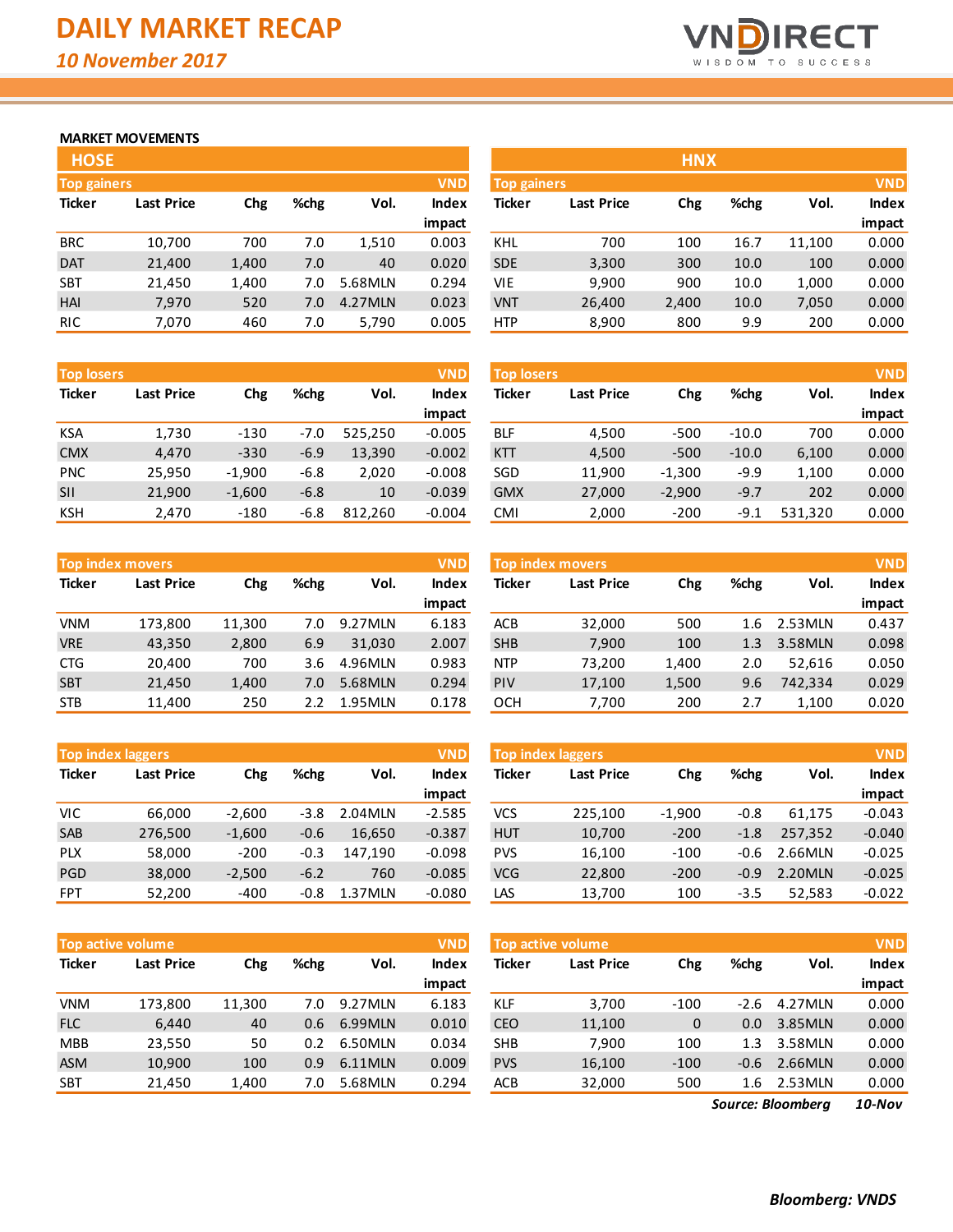

# **FOREIGN ACTIVITIES**

| <b>Volume (Mn'shs)</b> | <b>HOSE</b> | d/d   | <b>HNX</b> |          | $d/d$ Value (VND'bn)  | <b>HOSE</b> | d/d    | <b>HNX</b> | d/d    |
|------------------------|-------------|-------|------------|----------|-----------------------|-------------|--------|------------|--------|
| <b>BUY</b>             | 19.7        | 34.1% | 0.9        | $-60.2%$ | <b>BUY</b>            | 1,859.0     | 137.2% | 22.3       | -45.8% |
| % of market            | 10.6%       |       | 2.3%       |          | % of market           | 31.9%       |        | 4.6%       |        |
| <b>SELL</b>            | 10.8        | 14.1% | 0.6        | $-23.8%$ | <b>SELL</b>           | 670.6       | 70.0%  | 18.4       | 9.8%   |
| % of market            | 5.8%        |       | 1.6%       |          | % of market           | 11.5%       |        | 3.8%       |        |
| <b>NET BUY (SELL)</b>  | 8.93        |       | 0.3        |          | <b>NET BUY (SELL)</b> | 1,188.5     |        | 3.9        |        |

*Source: HSX, HNX*



# **Foreign net buy/sell (30 days) in VND'bn**

### **2017 ACCUMULATION**

| Volume (Mln'shs)      |         | <b>HOSE % of 2016</b> |        |        | HNX % of 2016 Value (VND'bn) |           | <b>HOSE % of 2016</b> |         | HNX % of 2016 |
|-----------------------|---------|-----------------------|--------|--------|------------------------------|-----------|-----------------------|---------|---------------|
| <b>BUY</b>            | 2.814.6 | 114.3%                | 346.1  | 87.7%  | <b>BUY</b>                   | 118.225.4 | 129.6%                | 7,216.7 | 115.9%        |
| % of market           | 7.1%    |                       | 3.0%   |        | % of market                  | 14.3%     |                       | 5.6%    |               |
| <b>SELL</b>           | 2,627.9 | 98.4%                 | 363.0  | 110.6% | <b>SELL</b>                  | 97,887.5  | 98.9%                 | 7,795.2 | 153.2%        |
| % of market           | 6.6%    |                       | 3.1%   |        | % of market                  | 11.9%     |                       | 6.1%    |               |
| <b>NET BUY (SELL)</b> | 186.7   |                       | (16.9) |        | <b>NET BUY (SELL)</b>        | 20,338    |                       | (578.6) |               |

*Source: HSX, HNX*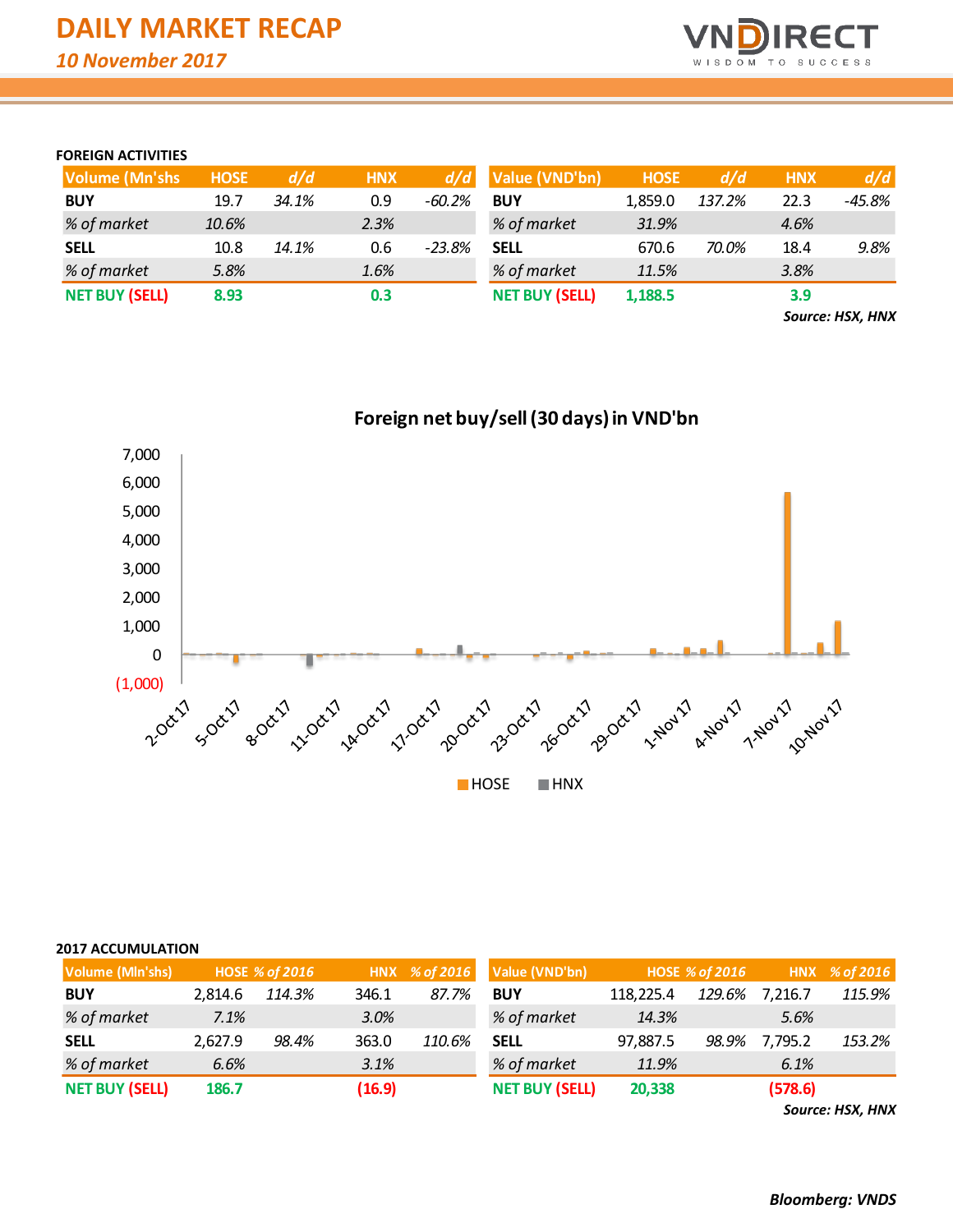

# **FOREIGN ACTIVITIES**

|               |                               | <b>HOSE</b>  |      |         |                 | <b>HNX</b>    |                               |        |         |       |                 |  |
|---------------|-------------------------------|--------------|------|---------|-----------------|---------------|-------------------------------|--------|---------|-------|-----------------|--|
|               | Top buy by foreigners (value) |              |      |         | VND'bn          |               | Top buy by foreigners (value) |        |         |       | <b>VND'bn</b>   |  |
| <b>Ticker</b> | <b>Last Price</b>             | Chg          | %chg | Value   | Index<br>impact | <b>Ticker</b> | <b>Last Price</b>             | Chg    | %chg    | Value | Index<br>impact |  |
|               |                               |              |      |         |                 |               |                               |        |         |       |                 |  |
| <b>VNM</b>    | 173,800                       | 11,300       | 6.95 | 1,465.9 | 6.183           | <b>ACB</b>    | 32,000                        | 500    | 1.59    | 6.9   | 0.000           |  |
| <b>VJC</b>    | 117,900                       | 700          | 0.60 | 39.9    | 0.119           | <b>VGC</b>    | 22,200                        | 0      | 0.00    | 6.1   | 0.000           |  |
| <b>HPG</b>    | 37,250                        | 200          | 0.54 | 36.5    | 0.114           | <b>VCG</b>    | 22,800                        | $-200$ | $-0.87$ | 2.6   | 0.000           |  |
| <b>VCB</b>    | 43,100                        | $\mathbf{0}$ | 0.00 | 36.4    | 0.000           | <b>MAS</b>    | 89,500                        | 0      | 0.00    | 1.7   | 0.000           |  |
| <b>BID</b>    | 23,600                        | 100          | 0.43 | 31.6    | 0.129           | <b>NTP</b>    | 73,200                        | 1,400  | 1.95    | 1.2   | 0.000           |  |

| HNX           |                               |          |         |       |              |  |  |  |  |  |  |  |
|---------------|-------------------------------|----------|---------|-------|--------------|--|--|--|--|--|--|--|
|               | Top buy by foreigners (value) |          |         |       |              |  |  |  |  |  |  |  |
| <b>Ticker</b> | <b>Last Price</b>             | Chg      | %chg    | Value | <b>Index</b> |  |  |  |  |  |  |  |
|               |                               |          |         |       | impact       |  |  |  |  |  |  |  |
| <b>ACB</b>    | 32,000                        | 500      | 1.59    | 6.9   | 0.000        |  |  |  |  |  |  |  |
| <b>VGC</b>    | 22,200                        | 0        | 0.00    | 6.1   | 0.000        |  |  |  |  |  |  |  |
| VCG           | 22,800                        | $-200$   | $-0.87$ | 2.6   | 0.000        |  |  |  |  |  |  |  |
| <b>MAS</b>    | 89,500                        | $\Omega$ | 0.00    | 1.7   | 0.000        |  |  |  |  |  |  |  |
| <b>NTP</b>    | 73,200                        | 1,400    | 1.95    | 1.2   | 0.000        |  |  |  |  |  |  |  |

|               | VND'bn<br>Top sell by foreigners (value) |          |         |              |               |            | Top sell by foreigners (value), |        |         |       |        |
|---------------|------------------------------------------|----------|---------|--------------|---------------|------------|---------------------------------|--------|---------|-------|--------|
| <b>Ticker</b> | %chg<br>Last Price<br>Chg                |          | Value   | <b>Index</b> | <b>Ticker</b> | Last Price |                                 | %chg   | Value   | Index |        |
|               |                                          |          |         |              | impact        |            |                                 |        |         |       | impact |
| <b>VNM</b>    | 173.800                                  | 11,300   | 6.95    | 368.3        | 6.183         | <b>ACB</b> | 32,000                          | 500    | 1.59    | 6.9   | 0.000  |
| <b>MSN</b>    | 59,500                                   | 100      | 0.17    | 60.2         | 0.044         | <b>VGC</b> | 22,200                          | 0      | 0.00    | 6.0   | 0.000  |
| <b>VRE</b>    | 43.350                                   | 2,800    | 6.91    | 35.6         | 2.007         | <b>MAS</b> | 89,500                          | 0      | 0.00    | 2.5   | 0.000  |
| <b>VIC</b>    | 66,000                                   | $-2,600$ | $-3.79$ | 30.7         | $-2.585$      | <b>CSC</b> | 32,800                          | $-300$ | $-0.91$ | 1.1   | 0.000  |
| <b>NLG</b>    | 27,850                                   | $-150$   | $-0.54$ | 29.8         | $-0.009$      | <b>NTP</b> | 73,200                          | 1.400  | 1.95    | 0.5   | 0.000  |

|               | <b>VND'bn</b><br>Top net buy by foreigners (value) |              |       |              |               |                   | Top net buy by foreigners (value) |          |         |              |        |
|---------------|----------------------------------------------------|--------------|-------|--------------|---------------|-------------------|-----------------------------------|----------|---------|--------------|--------|
| <b>Ticker</b> | %chg<br>Last Price<br>Chg                          |              | Value | <b>Index</b> | <b>Ticker</b> | Last Price<br>Chg |                                   | %chg     | Value   | <b>Index</b> |        |
|               |                                                    |              |       |              | impact        |                   |                                   |          |         |              | impact |
| <b>VNM</b>    | 173,800                                            | 11,300       | 6.95  | 1.097.6      | 6.183         | <b>VCG</b>        | 22,800                            | $-200$   | $-0.87$ | 2.4          | 0.000  |
| <b>VJC</b>    | 117,900                                            | 700          | 0.60  | 36.8         | 0.119         | <b>NTP</b>        | 73,200                            | 1,400    | 1.95    | 0.8          | 0.000  |
| <b>BID</b>    | 23,600                                             | 100          | 0.43  | 31.0         | 0.129         | TV <sub>2</sub>   | 162,500                           | $-3,500$ | $-2.11$ | 0.4          | 0.000  |
| <b>VCB</b>    | 43,100                                             | $\mathbf{0}$ | 0.00  | 26.8         | 0.000         | <b>PVC</b>        | 10,100                            | 0        | 0.00    | 0.4          | 0.000  |
| <b>HPG</b>    | 37,250                                             | 200          | 0.54  | 17.7         | 0.114         | <b>DBC</b>        | 24,300                            | $-100$   | $-0.41$ | 0.4          | 0.000  |

|               | VND'bn<br>Top net sell by foreigners (value) |          |         |              |               |                          | Top net sell by foreigners (value) |          |         |         |        |
|---------------|----------------------------------------------|----------|---------|--------------|---------------|--------------------------|------------------------------------|----------|---------|---------|--------|
| <b>Ticker</b> | %chg<br>Last Price<br>Chg                    |          | Value   | <b>Index</b> | <b>Ticker</b> | <b>Last Price</b><br>Chg |                                    | %chg     | Value   | Index   |        |
|               |                                              |          |         |              | impact        |                          |                                    |          |         |         | impact |
| <b>MSN</b>    | 59,500                                       | 100      | 0.17    | $-57.2$      | 0.044         | <b>CSC</b>               | 32,800                             | $-300$   | $-0.91$ | $-1.13$ | 0.000  |
| <b>VIC</b>    | 66,000                                       | $-2,600$ | $-3.79$ | $-9.0$       | $-2.585$      | <b>MAS</b>               | 89,500                             | 0        | 0.00    | $-0.80$ | 0.000  |
| <b>CVT</b>    | 51,300                                       | $-100$   | $-0.19$ | $-6.5$       | $-0.001$      | <b>PVE</b>               | 7.200                              | $-100$   | $-1.37$ | $-0.21$ | 0.000  |
| <b>VSC</b>    | 48,050                                       | 150      | 0.31    | $-6.3$       | 0.003         | <b>VNT</b>               | 26,400                             | 2,400    | 10.00   | $-0.18$ | 0.000  |
| <b>PVT</b>    | 15,900                                       | 1,000    | 6.71    | $-5.7$       | 0.106         | VCS                      | 225,100                            | $-1,900$ | $-0.84$ | $-0.15$ | 0.000  |

*Source: Bloomberg, HOSE, HNX*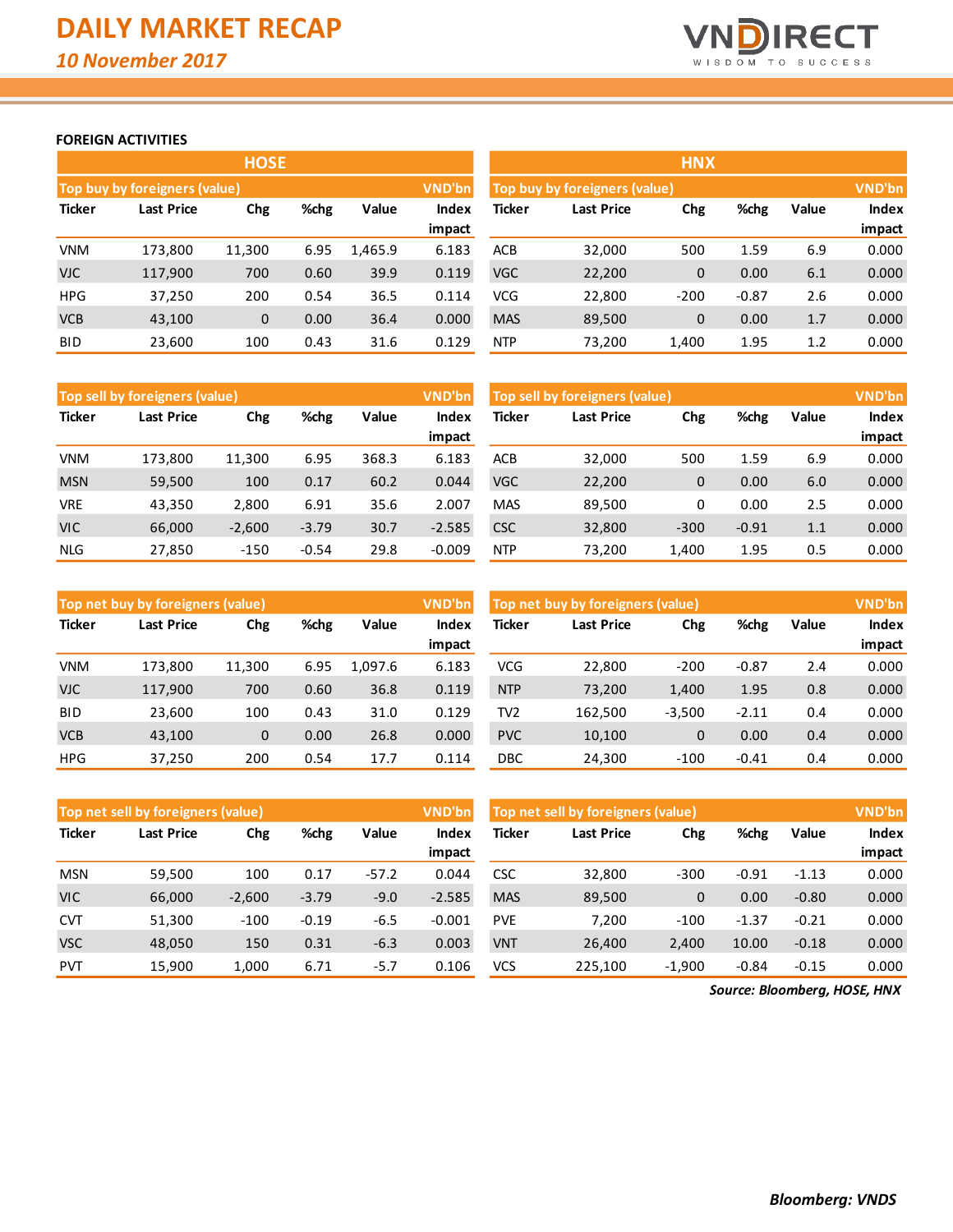

# **TOP 60 MARKET CAP STOCKS SNAPSHOT ON HOSE**

| <u>No. Ticker</u> | Price      |         | Price change (%) |         |                |         | Mkt. Cap Outs. Vol. Float ratio |      | <b>Avail.</b> FII Ave. daily vol. | P/E                      | P/B                | <b>ROE</b>    | <b>ROA</b>    |
|-------------------|------------|---------|------------------|---------|----------------|---------|---------------------------------|------|-----------------------------------|--------------------------|--------------------|---------------|---------------|
|                   | <b>VND</b> | 1M      | 3M               | 6M      | <b>US\$mln</b> | Mln'shs | %                               | %    | $(30 \, days\text{-}shs)$         | $\boldsymbol{X}$         | $\pmb{\mathsf{x}}$ | $\frac{9}{6}$ | $\frac{9}{6}$ |
| 1 VNM VM          | 173,800    | 17.0    | 14.7             | 20.4    | 11,104         | 1,451   | 57.9                            | 44.5 | 749,145                           | 27.1                     | 10.5               | 41.9          | 35.0          |
| 2 SAB VM          | 276,500    | 6.3     | 11.0             | 40.5    | 7,806          | 641     | 10.4                            | 39.1 | 32,973                            | 40.2                     | 12.0               | 31.7          | 20.3          |
| 3 VIC VM          | 66,000     | 26.4    | 52.8             | 63.2    | 7,664          | 2,638   | 52.3                            | 18.9 | 1,328,357                         | 51.4                     | 5.9                | 10.5          | 1.5           |
| 4 VCB VM          | 43,100     | 8.7     | 14.3             | 17.3    | 6,826          | 3,598   | 22.9                            | 9.4  | 2,349,503                         | 22.3                     | 2.9                | 13.7          | 1.0           |
| 5 GAS VM          | 76,800     | 14.5    | 21.9             | 39.6    | 6,469          | 1,913   | 4.2                             | 45.7 | 649,267                           | 16.6                     | 3.7                | 22.4          | 15.1          |
| 6 ROS VM          | 174,600    | 55.8    | 92.9             | 19.8    | 3,636          | 473     | 27.0                            | 47.3 | 1,657,812                         | 169.1                    | 16.9               | 11.7          | 7.4           |
| 7 VRE VM          | 43,350     | N/A     | N/A              | N/A     | 3,628          | 1,901   | 100.0                           | 21.6 | N/A                               | 20.8                     | 3.5                | 17.6          | 6.9           |
| 8 BID VM          | 23,600     | 18.0    | 16.3             | 38.0    | 3,552          | 3,419   | 4.4                             | 27.8 | 2,272,142                         | 14.1                     | 1.8                | 13.0          | 0.6           |
| 9 CTG VM          | 20,400     | 6.8     | 10.0             | 11.5    | 3,344          | 3,723   | 15.8                            | 0.0  | 1,605,159                         | 10.1                     | 1.2                | 12.2          | 0.8           |
| 10 MSN VM         | 59,500     | 4.0     | 40.0             | 38.7    |                |         | 43.9                            | 20.4 |                                   |                          | 3.6                | 12.4          | 3.1           |
|                   |            |         |                  |         | 3,007          | 1,148   |                                 |      | 743,346                           | 31.3                     |                    |               |               |
| 11 PLX VM         | 58,000     | $-6.1$  | $-11.0$          | 23.1    | 2,959          | 1,159   | 100.0                           | 10.9 | 335,578                           | 15.6                     | 3.5                | 22.8          | 7.7           |
| 12 VPB VM         | 39,550     | 4.1     | N/A              | N/A     | 2,607          | 1,497   | 89.9                            | 0.0  | 1,204,889                         | 8.8                      | 1.9                | 25.4          | 1.9           |
| 13 HPG VM         | 37,250     | $-6.2$  | 16.4             | 32.6    | 2,488          | 1,517   | 58.9                            | 9.3  | 3,713,480                         | 6.9                      | 1.9                | 31.5          | 19.7          |
| 14 VJC VM         | 117,900    | 12.3    | 33.1             | 26.5    | 2,343          | 451     | 64.7                            | 4.6  | 940,310                           | 18.9                     | 10.9               | 68.7          | 14.3          |
| 15 MBB VM         | 23,550     | 0.9     | 9.9              | 46.3    | 1,882          | 1,816   | 49.7                            | 0.0  | 3,996,687                         | 11.0                     | 1.6                | 14.8          | 1.4           |
| 16 MWG VM         | 128,900    | 4.4     | 22.5             | 49.4    | 1,745          | 308     | 73.1                            | 0.0  | 628,495                           | 19.9                     | 7.6                | 45.6          | 14.8          |
| 17 NVL VM         | 60,800     | $-1.0$  | $-5.4$           | $-11.9$ | 1,667          | 623     | 29.5                            | 40.4 | 1,554,345                         | 17.9                     | 4.0                | 23.1          | 5.3           |
| 18 BVH VM         | 52,000     | $-2.4$  | $-8.0$           | $-9.2$  | 1,558          | 680     | 29.1                            | 24.5 | 261,707                           | 27.1                     | 2.5                | 10.7          | 1.9           |
| 19 BHN VM         | 123,000    | $-6.8$  | 54.3             | 48.2    | 1,255          | 232     | 100.0                           | 31.5 | 30,442                            | 38.0                     | 5.0                | 13.8          | 8.0           |
| 20 FPT VM         | 52,200     | 5.9     | 6.7              | 24.8    | 1,220          | 531     | 70.7                            | 0.0  | 1,193,428                         | 12.7                     | 2.6                | 22.0          | 7.7           |
| 21 STB VM         | 11,400     | $-8.4$  | $-4.6$           | $-8.1$  | 905            | 1,804   | 94.6                            | 15.5 | 2,025,002                         | 30.0                     | 0.9                | 3.0           | 0.2           |
| 22 CTD VM         | 231,000    | 13.8    | 10.0             | 14.1    | 778            | 77      | 89.0                            | 1.7  | 99,987                            | 11.3                     | 2.6                | 28.2          | 14.6          |
| 23 EIB VM         | 11,300     | $-4.2$  | $-9.6$           | 0.4     | 612            | 1,229   | 75.6                            | 0.2  | 165,399                           | 26.5                     | 1.0                | 3.9           | 0.4           |
| 24 DHG VM         | 95,800     | $-8.2$  | $-12.0$          | 3.4     | 551            | 131     | 31.8                            | 0.1  | 193,039                           | 19.9                     | 4.4                | 23.2          | 19.4          |
| 25 PNJ VM         | 110,900    | $-2.3$  | 6.5              | 20.5    | 528            | 108     | 64.5                            | 0.0  | 255,941                           | 17.8                     | 4.4                | 28.9          | 16.4          |
| 26 SBT VM         | 21,450     | $-12.6$ | $-26.8$          | $-12.4$ | 526            | 557     | 72.0                            | 39.9 | 1,635,150                         | 17.7                     | 1.8                | 10.3          | 4.6           |
| 27 SSI VM         | 23,300     | $-5.1$  | $-7.5$           | $-1.1$  | 502            | 490     | 57.0                            | 48.5 | 2,641,305                         | 12.5                     | 1.3                | 11.2          | 5.8           |
| 28 GMD VM         | 39,400     | $-10.5$ | $-2.4$           | 10.7    | 500            | 288     | 59.6                            | 0.0  | 725,884                           | 20.9                     | 1.8                | 7.0           | 4.1           |
| 29 REE VM         | 33,900     | $-2.7$  | $-6.4$           | 10.2    | 463            | 310     | 48.3                            | 0.0  | 1,051,022                         | 6.4                      | 1.4                | 23.1          | 13.9          |
|                   |            |         |                  |         |                |         |                                 |      |                                   |                          |                    |               |               |
| 30 KDH VM         | 26,700     | 6.0     | 8.3              | 11.1    | 395            | 336     | 56.4                            | 0.0  | 143,619                           | 15.0                     | 2.3                | 12.9          | 5.5           |
| 31 NT2 VM         | 30,650     | 8.5     | 10.5             | $-1.1$  | 388            | 288     | 27.9                            | 27.7 | 480,424                           | 13.0                     | 1.9                | 14.4          | 6.7           |
| 32 DPM VM         | 20,650     | $-9.0$  | $-10.6$          | $-13.1$ | 356            | 391     | 35.2                            | 27.8 | 418,363                           | 12.0                     | 1.0                | 8.8           | 7.2           |
| 33 HSG VM         | 23,000     | $-20.8$ | $-16.8$          | $-18.4$ | 354            | 350     | 51.5                            | 24.0 | 3,033,370                         | 6.0                      | 1.6                | 28.6          | 7.9           |
| 34 VCI VM         | 65,000     | 9.8     | 8.2              | N/A     | 343            | 120     | 91.6                            | 14.6 | 95,759                            | 16.9                     | 5.6                | 31.9          | 12.1          |
| 35 CII VM         | 31,000     | $-8.0$  | $-12.7$          | $-19.3$ | 336            | 246     | 62.8                            | 9.4  | 1,318,631                         | 5.1                      | 1.5                | 36.0          | 10.3          |
| 36 KDC VM         | 36,800     | $-6.8$  | $-14.0$          | $-8.9$  | 333            | 206     | 49.8                            | 39.7 | 330,546                           | 13.4                     | 1.2                | 9.2           | 6.0           |
| 37 PDR VM         | 32,900     | 3.9     | 24.9             | 36.6    | 322            | 222     | 38.3                            | 47.7 | 1,258,521                         | 18.0                     | 2.8                | 16.3          | 4.3           |
| 38 PPC VM         | 22,400     | 11.4    | 8.2              | 18.5    | 316            | 321     | 15.7                            | 32.4 | 179,043                           | 4.3                      | 1.2                | 32.1          | 18.1          |
| 39 HAG VM         | 7,440      | $-10.5$ | $-16.9$          | $-14.4$ | 304            | 927     | 61.3                            | 37.0 | 2,772,828                         | 11.9                     | 0.5                | 3.9           | 1.0           |
| 40 BMP VM         | 83,800     | 11.7    | 6.2              | $-17.1$ | 302            | 82      | 61.8                            | 56.1 | 338,588                           | 15.7                     | 2.8                | 18.3          | 15.5          |
| 41 HBC VM         | 51,800     | $-17.8$ | $-2.8$           | 31.4    | 296            | 130     | 70.6                            | 25.4 | 1,818,735                         | 7.7                      | 3.3                | 51.1          | 7.1           |
| 42 PVD VM         | 17,100     |         | 23.0 11.4        | 4.9     | 288            | 383     | 48.1                            | 29.1 | 2,992,688                         | N/A                      | 0.5                | $-1.4$        | $-0.8$        |
| 43 DCM VM         | 12,350     | $-11.5$ | $-9.9$           | $-14.5$ | 288            | 529     | 24.4                            | 46.5 | 1,373,454                         | 8.2                      | 1.1                | 13.3          | 6.6           |
| 44 HNG VM         | 8,400      | $-13.3$ | $-13.0$          | $-24.7$ | 284            | 767     | 35.1                            | 48.0 | 870,986                           | 8.2                      | 0.6                | 7.6           | 2.5           |
| 45 TCH VM         | 16,550     | $-0.3$  | 0.0              | $-20.0$ | 264            | 363     | 52.5                            | 48.5 | 1,308,275                         | 12.0                     | 1.4                | 16.6          | 15.1          |
| 46 PME VM         | 92,000     | N/A     | N/A              | N/A     | 264            | 65      | 100.0                           | 0.0  | N/A                               | N/A                      | N/A                | N/A           | N/A           |
| 47 KBC VM         | 12,700     | $-5.6$  | $-12.7$          | $-20.4$ | 263            | 470     | 75.2                            | 23.3 | 2,634,971                         | 10.3                     | 0.7                | 7.3           | 3.9           |
| 48 DXG VM         | 18,450     | $-8.4$  | 5.3              | $-7.2$  | 244            | 300     | 71.5                            | 19.6 | 3,678,076                         | 6.4                      | 1.6                | 32.6          | 12.9          |
| 49 HCM VM         | 41,500     | $-2.9$  | 0.9              | 16.9    | 237            | 130     | 38.0                            | 44.8 | 360,640                           | 12.1                     | 2.1                | 17.8          | 10.6          |
| 50 VCF VM         | 200,000    | 0.0     | 1.0              | 11.1    | 234            | 27      | 30.7                            | 19.3 | 743                               | 13.7                     | 2.3                | 18.3          |               |
| 51 HT1 VM         | 13,800     | $-7.1$  | $-19.8$          | $-36.6$ | 232            | 382     | 20.0                            | 43.5 | 299,311                           | 10.6                     | 1.1                | 10.0          | 12.9<br>4.3   |
|                   |            |         |                  |         |                |         |                                 |      |                                   |                          |                    |               |               |
| 52 TRA VM         | 123,000    | 5.3     | $2.5$            | 19.1    | 224            | 41      | 38.3                            | 0.0  | 38,317                            | 23.0                     | 4.9                | 22.4          | 16.5          |
| 53 TLG VM         | 99,000     | 1.3     | $-5.4$           | 26.3    | 217            | 50      | 25.6                            | 71.9 | 2,444                             | 20.7                     | 4.7                | 23.6          | 18.0          |
| 54 NKG VM         | 37,150     | 2.1     | 23.4             | 24.4    | 213            | 130     | 43.9                            | 53.4 | 572,153                           | 5.8                      | 1.8                | 38.7          | 9.3           |
| 55 PVT VM         | 15,900     | 8.9     | 12.4             | 23.7    | 197            | 281     | 48.9                            | 18.5 | 153,595                           | 12.7                     | 1.3                | 10.1          | 4.0           |
| 56 LGC VM         | 23,100     | $-0.6$  | 0.4              | $-3.3$  | 196            | 193     | N/A                             | 4.0  | 921                               | 28.7                     | 1.8                | 6.3           | 1.8           |
| 57 NLG VM         | 27,850     | 5.9     | $-10.0$          | 4.9     | 193            | 157     | 56.3                            | 3.9  | 640,120                           | 8.3                      | 1.6                | 20.3          | 8.0           |
| 58 VHC VM         | 47,300     | $-6.9$  | $-6.3$           | $-12.4$ | 192            | 92      | 25.1                            | 61.6 | 58,571                            | 8.0                      | 1.6                | 20.8          | 11.2          |
| 59 FLC VM         | 6,440      | $-14.7$ | $-10.3$          | $-12.3$ | 181            | 638     | 86.2                            | 39.8 | 14,575,280                        | 6.9                      | 0.5                | 7.2           | 3.1           |
| 60 GTN VM         | 16,200     | $-5.3$  | 0.3              | $-2.4$  | 178            | 250     | 18.4                            | 51.9 | 873,883 130.4                     |                          | 1.5                | 1.3           | 0.9           |
|                   |            |         |                  |         |                |         |                                 |      |                                   | <b>Source: Bloomberg</b> |                    | $10-Nov$      |               |